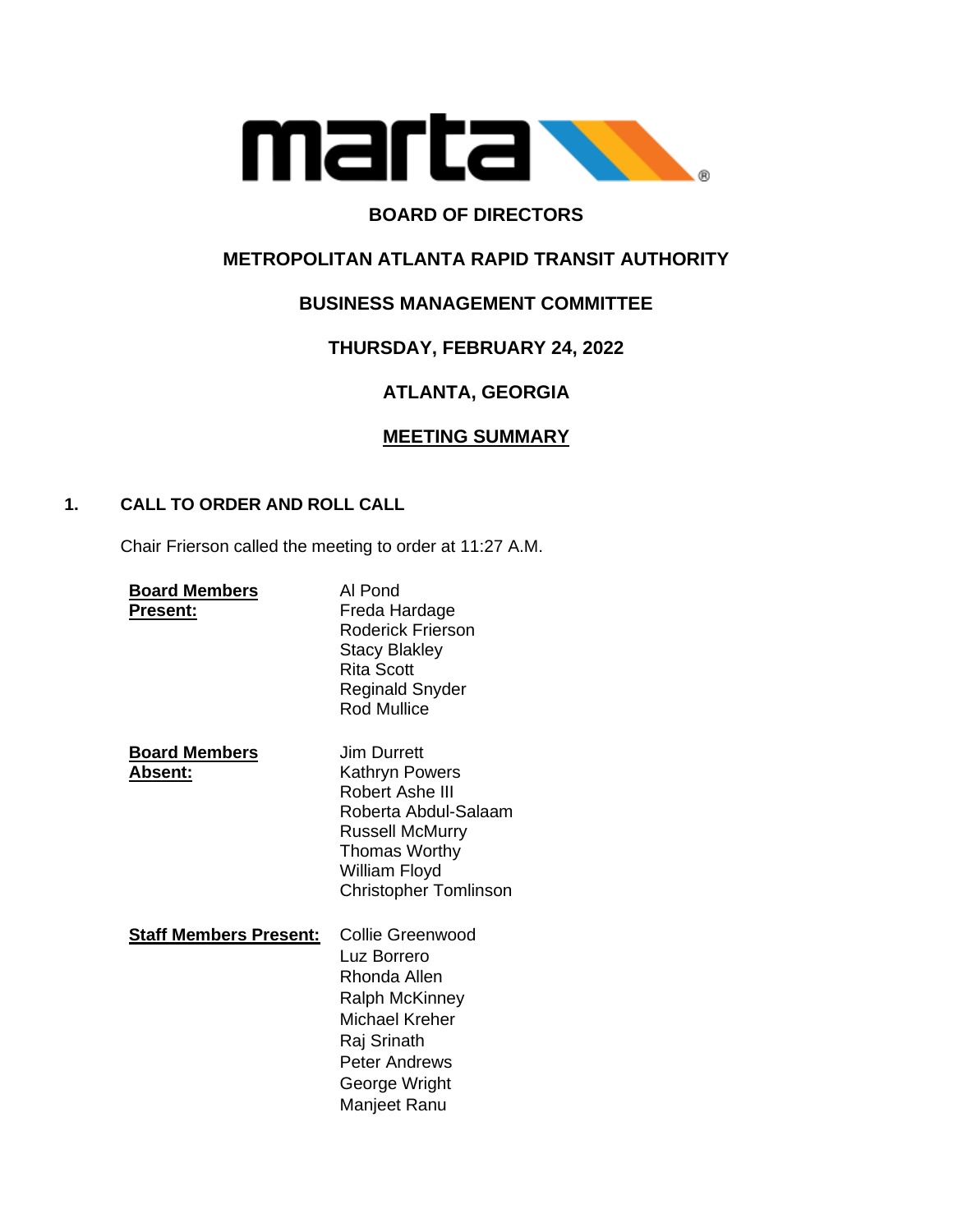**Also in Attendance:** Justice Leah Ward Sears of Smith, Gambrell & Russell, LLP, Kevin Hurley, Donna Jennings, Dean Mallis, Kirk Talbott, Paula Nash, Jacqueline Holland, Stephany Fisher, Denise Brown, MARTA Police Officer T. Hutt, Tyrene Huff, Keri Lee, Kenya Hammond, Phyllis Bryant, and Board Techs, Courtne Middlebrooks, Jonathan Brathwaite, Adrian Carter, Kareem Jackson, Andre Pendleton and Abebe Girmay.

## **2. APPROVAL OF THE MINUTES**

#### **Minutes from January 27, 2022**

Approval of the Minutes from the Business Management Committee Meeting on January 27, 2022. On a motion by Board Member Hardage, seconded by Board Member Mullice, the motion passed by a vote of 6 to 0 with 6 members present.

### **3. RESOLUTIONS**

### **Resolution Authorizing the Award of a Contract for the Procurement of Rapid7 Managed Monitoring Services, RFPP P50073 utilizing the State of Georgia Contract**

Approval of the Resolution Authorizing the Award of a Contract for the Procurement of Rapid7 Managed Monitoring Services, RFPP P50073 utilizing the State of Georgia Contract. On a motion by Board Member Pond, seconded by Board Member Mullice, the resolution passed by a vote of 6 to 0 with 6 members present.

#### **Resolution Authorizing Renewal of Excess Workers' Compensation Insurance Coverage**

Approval of the Resolution Authorizing Renewal of Excess Workers' Compensation Insurance Coverage. On a motion by Board Member Pond, seconded by Board Member Hardage, the resolution passed by a vote of 6 to 0 with 6 members present.

### **Resolution Authorizing the Award of a Contract for the Procurement of an Automated Parking and Revenue Control (APARC) System, RFP P40193**

Approval of the Resolution Authorizing the Award of a Contract for the Procurement of an Automated Parking and Revenue Control (APARC) System, RFP P40193. On a motion by Board Member Hardage, seconded by Board Member Mullice, the resolution passed by a vote of 7 to 0 with 7 members present.

#### **Resolution Authorizing the Approval of the Title VI Program**

Approval of the Resolution Authorizing the Approval of the Title VI Program. On a motion by Board Member Blakley, seconded by Board Member Mullice, the resolution passed by a vote of 7 to 0 with 7 members present.

#### **4. BRIEFING**

#### **FY 2022 December Financial Highlights and Financial Performance Indicators**

Raj Srinath, Chief Financial Officer, presented the FY 2022 December Financial Highlights and Financial Performance Indicators.